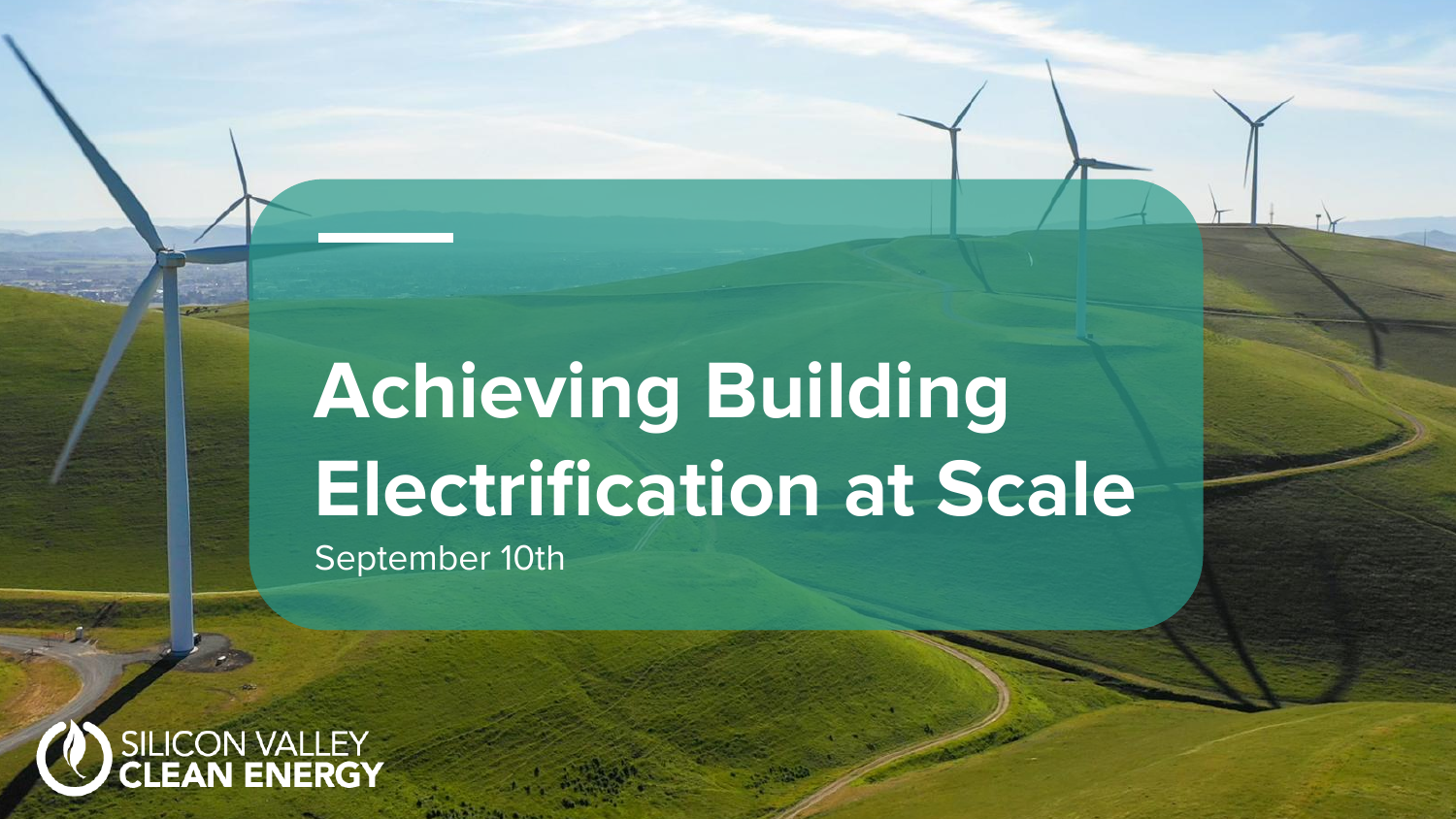

- 1. The role of local action in building scalable solutions and some SVCE examples
- 2. The scale and cost of the challenge just in our service territory
- 3. The need for new solutions, new collaborations, and new funding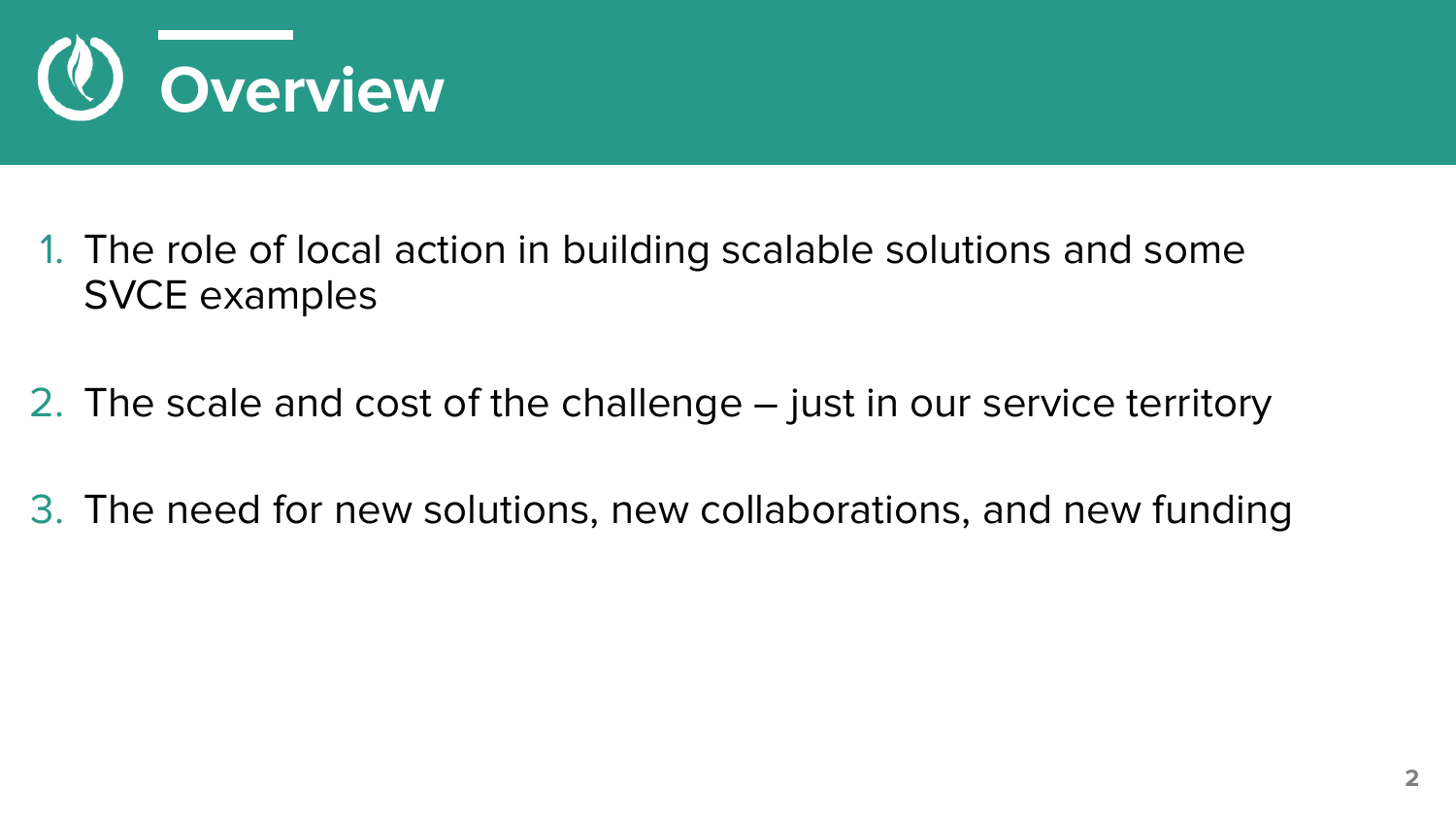## **First, we need to build open runways, not private planes.**

Local action can catalyze collective action and enable decarbonization or it can exacerbate existing inequality and limit decarbonization



**vs.**

- Develops solutions that scale up to all communities
- Maximizes benefits to the most vulnerable
- Builds workforce, improves public health
- Can serve as a state, national, and global model
- Leads to full decarbonization



- Leverages resources to enable fast electrification in most affluent communities
- Assumes benefits trickle down
- Increases rates and housing for vulnerable
- Not widely adoptable
- Leads to backlash, stalls decarbonization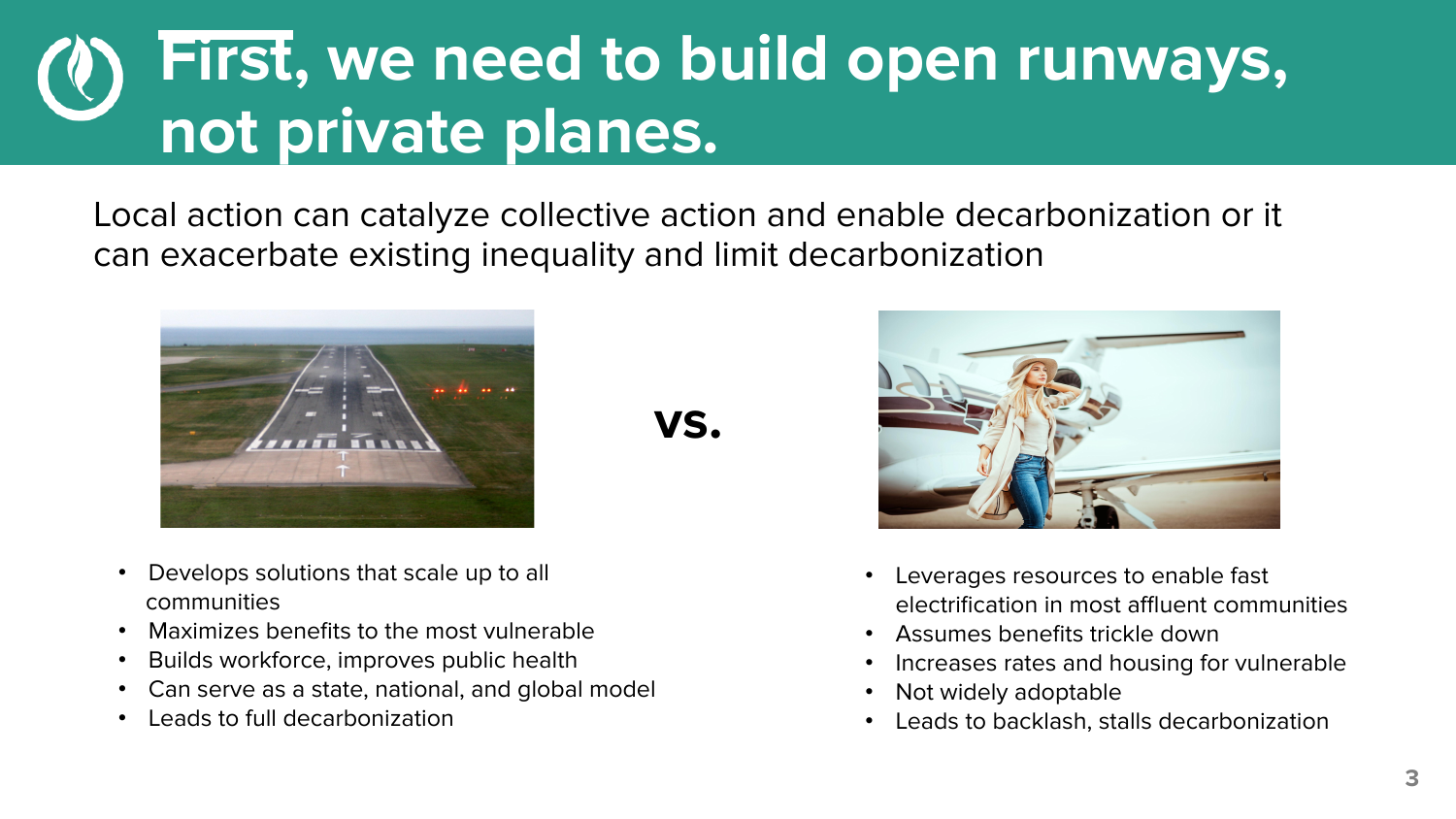# **Local action can demonstrate possibilities.**

### **Local demonstrations can:**

- make electrification tangible
- convey workforce and health benefits
- uncover challenges.

### **SVCE staff has proposed a program to provide >\$1M to electrify community buildings**



[This Photo](https://en.wikipedia.org/wiki/Santa_Clara,_California) by Unknown Author is licensed under [CC BY-SA](https://creativecommons.org/licenses/by-sa/3.0/)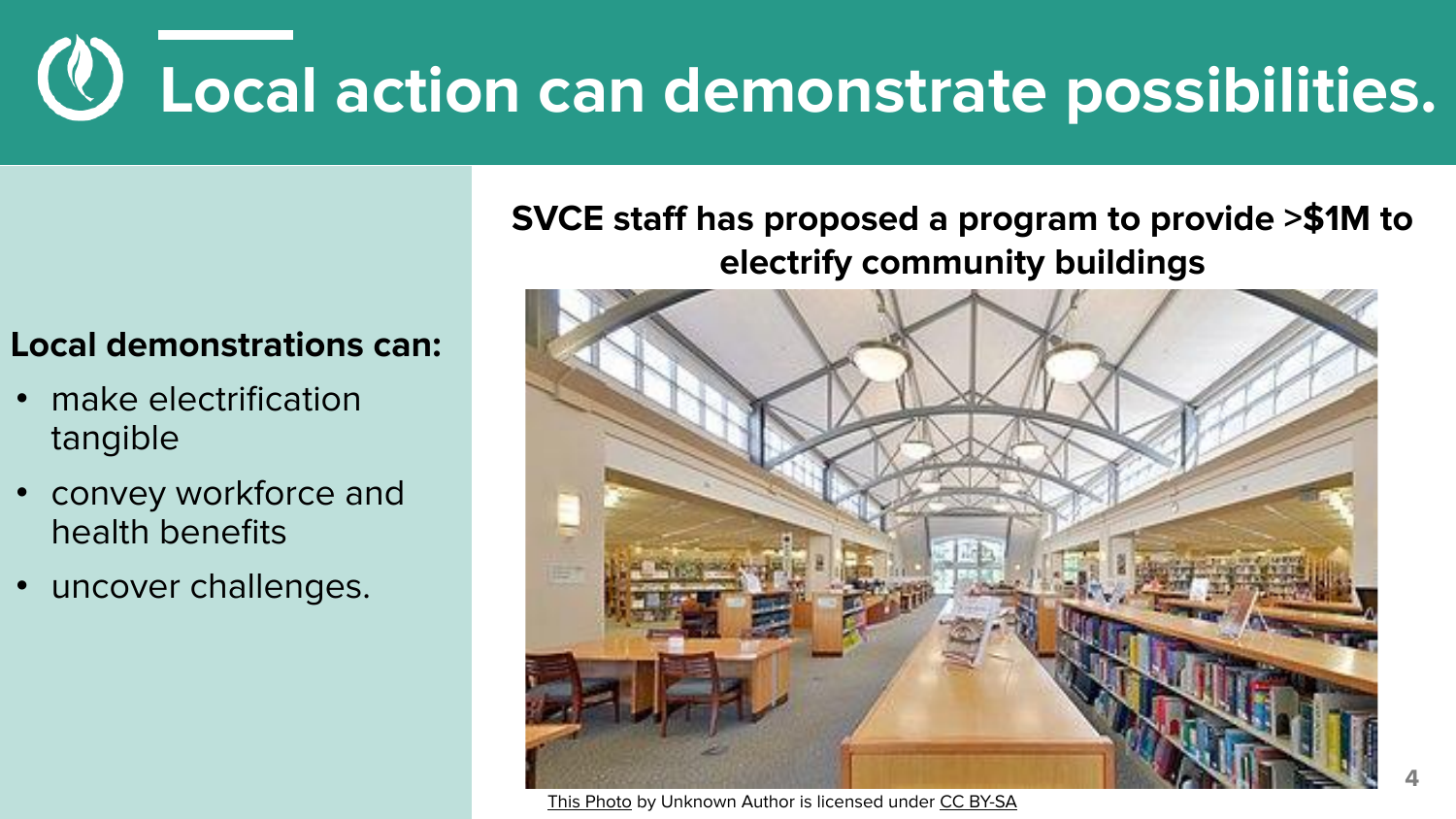# **Local action can test policy solutions.**

- >50 jurisdictions have adopted reach codes and at least two gas phase-out targets.
- **Neighborhood** electrification zones are likely best designated locally.
- **• SVCE will provide \$1.5M to support local policy experimentation.**

#### **Jurisdiction with Reach Codes**

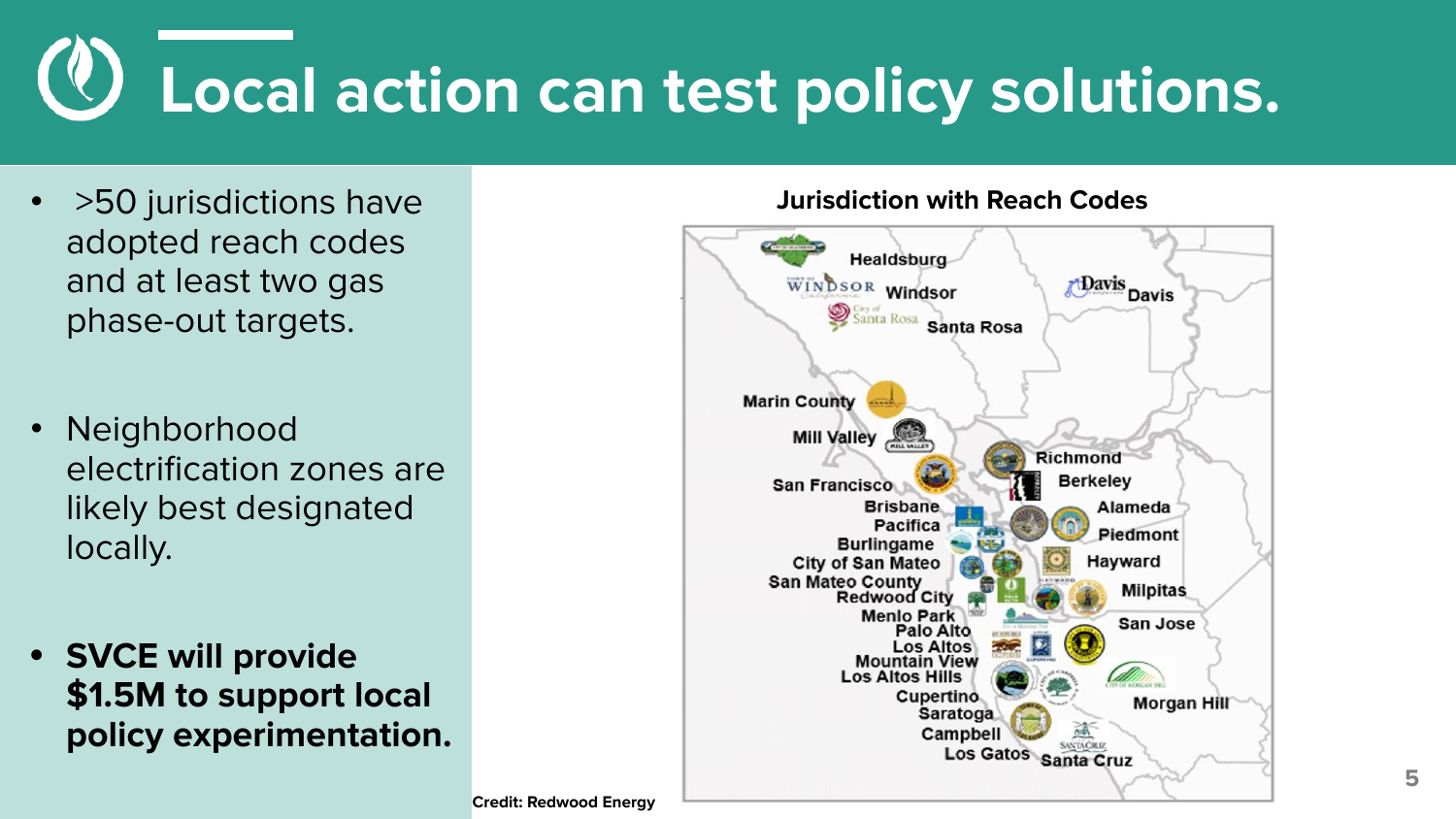# **Local action can test program designs.**

- CCA's in particular can rapidly test different incentive designs.
- Programs can be stand-alone or stack with other programs.

### **SVCE will provide >\$8M for incentives.**

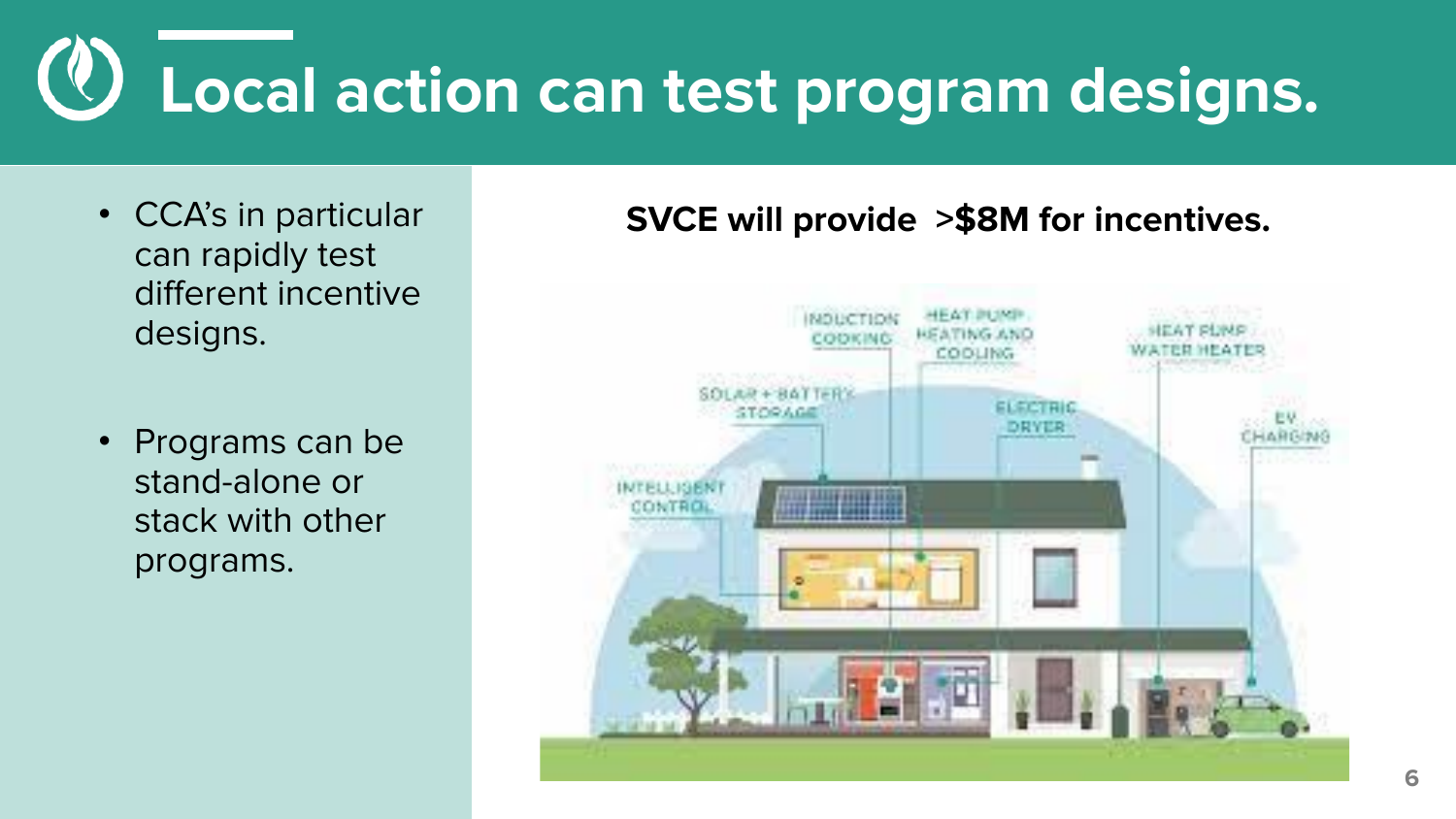## **Collaboration is essential to scale.**

Getting to scale requires new funding mechanism and new ways of using existing funding

- Electrifying existing buildings requires **hundreds of millions in incentives** for SVCE territory alone. The full cost of electrification is many times higher.
- We need massive Increases in funding.
- The most cost-effective portions of retrofits can be financed the need for incentives won't go away.
- We need to think collaboratively and collectively about new sources of long-term, stable, large-scale funding sources.